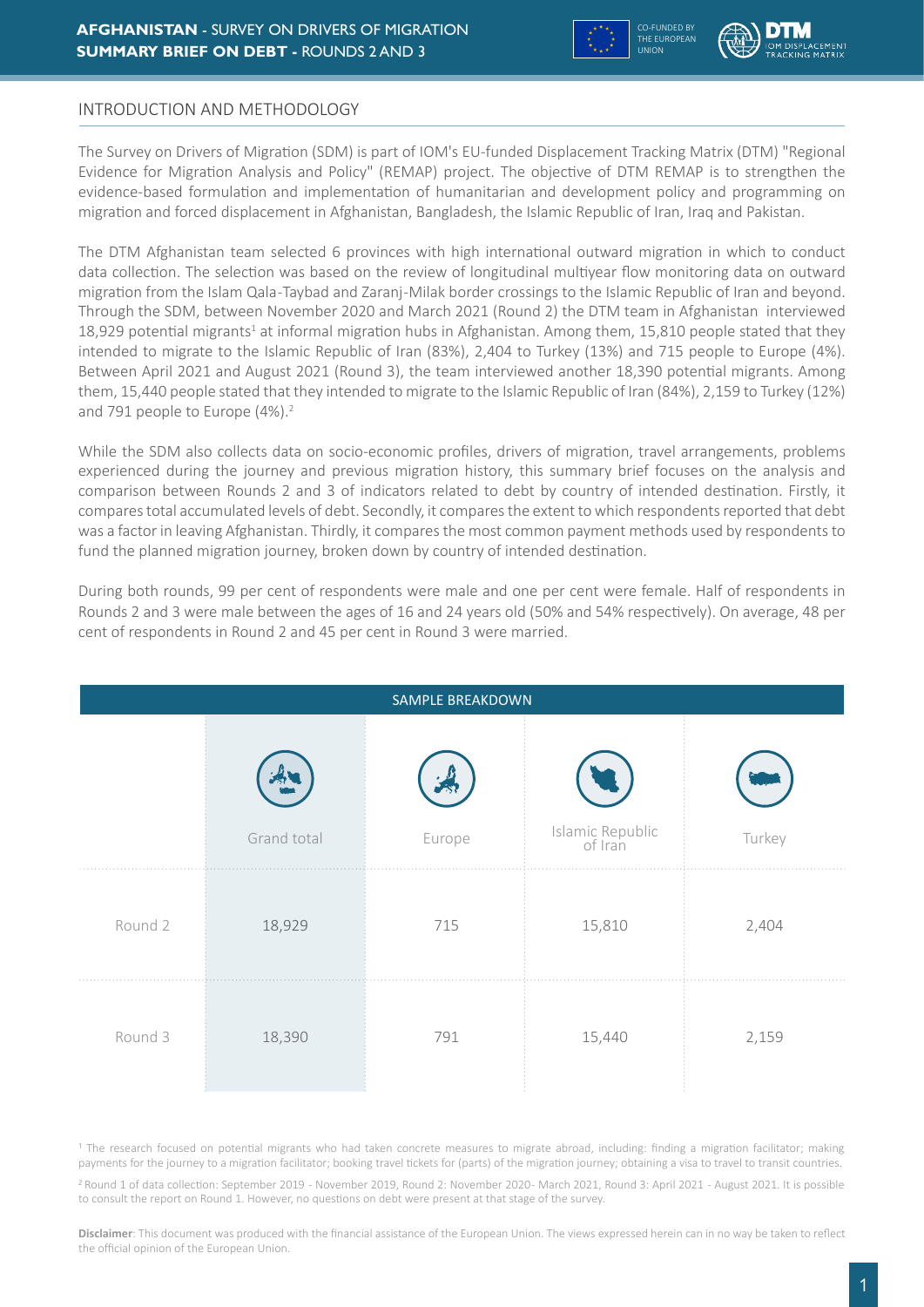



# TOTAL ACCUMULATED LEVELS OF DEBT IN USD 3

The amount of debt reported by respondents increased by an average of 18 per cent between Rounds 2 and 3. This growth is particuarly evident for respondents intending to migrate to Turkey, who saw their level of debt almost double from USD 1,402 to USD 2,695 (92% growth) and those who intended to migrate to Europe, whose total accumulated level of debt rose from USD 1,344 to USD 2,332 (74% growth).



### RATING DEBT AS A PUSH FACTOR TO LEAVE AFGHANISTAN

Respondents indicated that debt was an important factor in their decision to leave Afghanistan. In both Rounds 2 and 3, on average, respondents rated debt as being between an "important" and "very important" push factor when deciding to leave the country, on a scale ranging from 0 as not applicable to 5 as very important. Overall, those who intended to migrate to Europe attributed less importance to debt as a factor in their decision to leave. However, between Rounds 2 and 3, this group exhibited the highest increase in the importance of debt, from 2.9 to 3.6 on average, compared to those heading to the Islamic Republic of Iran or Turkey. The importance of debt was highest among respondents who intended to migrate to the Islamic Republic of Iran, at an average level of 4.6 in both Rounds 2 and 3, despite not increasing or decreasing over time. Although during Round 3 their average level of debt was lower compared to respondents intending to migrate elsewhere, their level of debt was proportionally higher compared to their average level of monthly household income.



0=not applicable, 1=very unimportant 2=unimportant 3=slighty important, 4=important 5=very important

<sup>3</sup> Data was originally collected in Afghan Afghani (AFN). For Round 2, the exchange rate used was 1 AFN = 0.0129539 USD (31 March 2021), whereas for Round 3, the exchange rate used was 1 AFN = 0.0125281 USD (01 August 2021).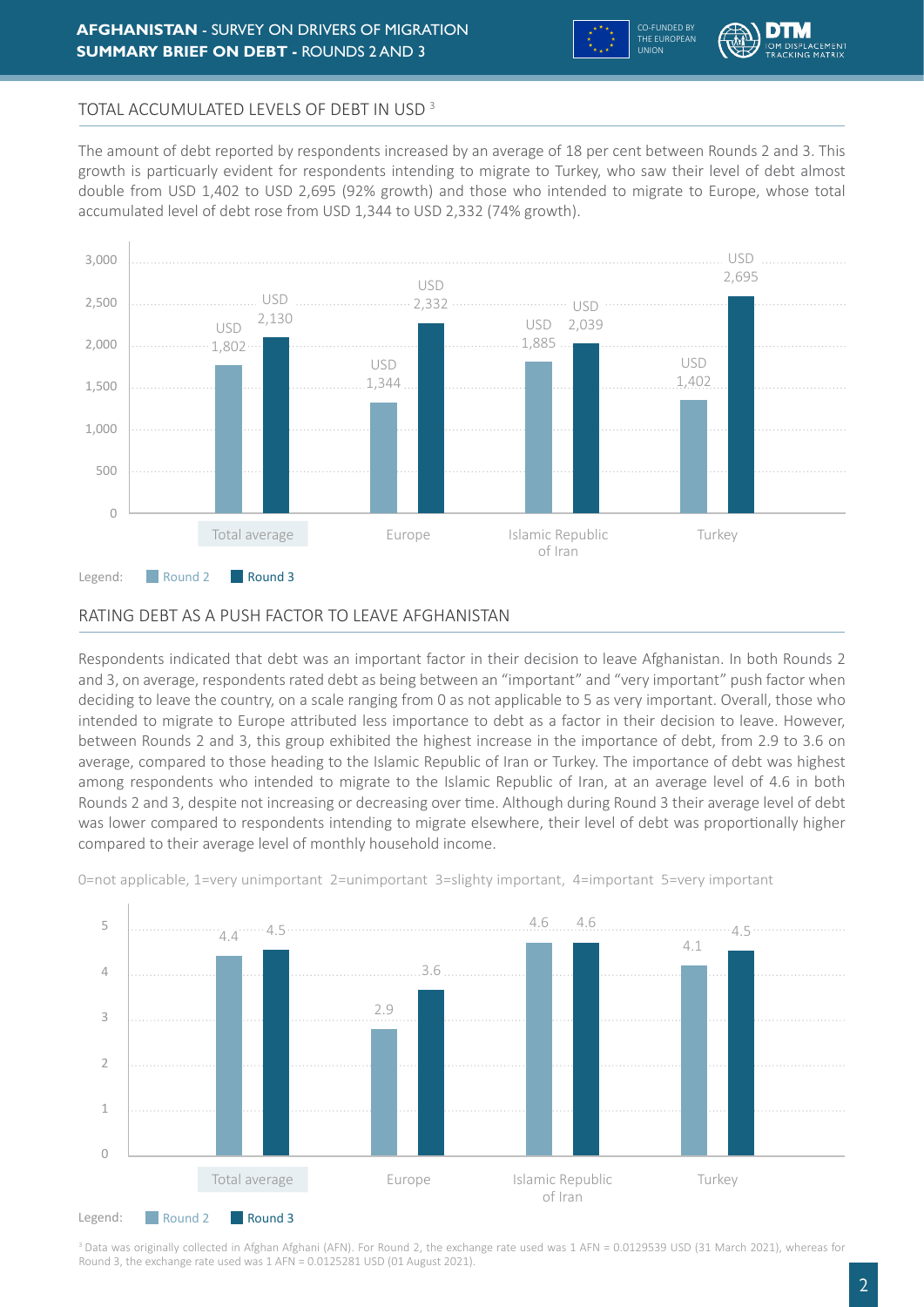



# PAYMENT METHODS FOR THE POTENTIAL MIGRATION JOURNEY

The primary payment methods to fund the planned migration were incurring debt (65% in Round 2 and 48% in Round 3), borrowing money from friends and family in Afghanistan (48% in Round 2 and 54% in Round 3) and borrowing from migration facilitators (26% in Round 2 and 37% in Round 3). In general, respondents intended to use more than one method of payment to fund the journey. The breakdown by payment method, round and country of intended destination can be found in the Annex (page 4).